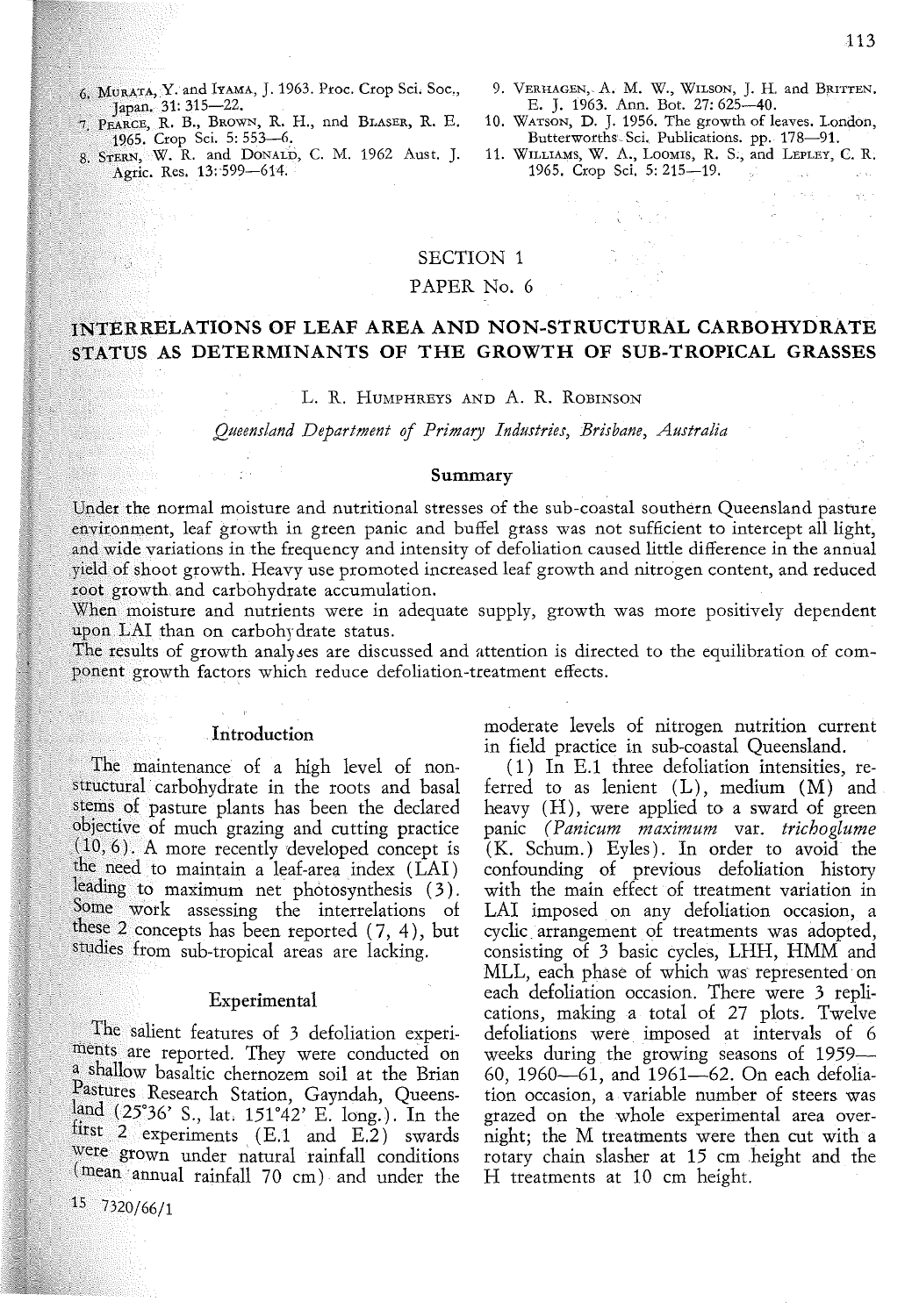( 2) In E.2 two defoliation frequencies were chosen to provide one in which maximum carbohydrate accumulation, root growth, and winter canopy might be expected ( cut at *5* cm height each late winter only), and one in which the plants would be subject to stress ( cut at *5* cm height every 8 weeks). These were imposed on green panic and on buffel grass *(Cenchrus ciliaris* L. cv. Gayndah), sown on 17 February, 1958. There were 4 absolute replications, and 12 destructive harvests, making a total of 192 plots. Plants were grown at a density of  $18.9$  plants m<sup>2</sup> in and surrounding 571 drums buried to ground level.

Drums were removed at intervals of 4 or 8 weeks during the 18-month period following the defoliation treatment on 1 May, 1958, and the dry-weight and non-structural carbohydrate content or "TAC" ( 8, 5) of the various plant organs was determined.

( 3) The amount of residual leaf after defoliation and the non-structural carbohydrate status of the crown and roots were varied independently in E.3, to assess the relative importance of these 2 factors in the control of grass growth. Three levels of TAC status ( and root-and crown-size) were induced by imposing different defoliation frequencies and nitrogen nutrition on green panic grown in 571 drums. All plants were then defoliated completely, given adequate nitrogen and moisture, and 3 levels of leaf area (LAI 0.0, 0.27, and 0.75), subsequently obtained by differentially plucking the new growth on 18 September, 1961. There were 6 absolute replications of the 9 treatment combinations. A subsidiary comparison evaluated "growth" produced under dark conditions as an index of sward vigour.

#### **Results**

## (1) *E.1. Effect of residual LAI on growth in the field*

The residual LAI after defoliation varied according to seasonal conditions and management; the ranges of values were  $0.14-1.45$ , 0.06-0.79, and 0.04-0.34 for the L, M, and H treatments, respectively. The data for the summation of the 12 6-weekly post-defoliation growth periods are summarized in Table 1.

No overall effect of defoliation intensity on shoot growth was recorded, although leaf growth was negatively related to residual LAI. Mean leaf area for a particular period is a

Table 1. E.1. Growth data summed for 12 post-defoliation periods each of 6 weeks duration

|                                   | Defoliation treatment |         |                            | L.S.D. |       |
|-----------------------------------|-----------------------|---------|----------------------------|--------|-------|
| Parameter                         |                       | Le- Me- | nient dium Heavy $5\%$     |        | $1\%$ |
| Shoot growth<br>g m <sup>-2</sup> |                       |         | 1154 1161 1101 N.S.        |        |       |
| Leaf growth<br>$g \text{ m}^2$    |                       |         | $388$ 519 654              | -89    | 123   |
| Leaf-area index<br>T A T          |                       |         | 9.85 14.23 17.69 1.94 2.83 |        |       |

function of the LAI present at the beginning of the period and the rate of LAI increase. In the first 3 weeks after each defoliation, the initial advantage of the L treatments was maintained in 10 of the 12 periods; from 3 to 6 weeks after defoliation this advantage was usually lost.

LAI did not exceed 3.4; light values near ground level rarely fell below 0.3 daylight, and never reached the critical *0.05* value: This is in contrast to green-panic swards receiving high levels of nitrogenous fertilizer, where shoot yields 10 weeks after defoliation reached 1320  $g$  m<sup>-2</sup> at LAI 7.3, and critical LAI values were  $3.5-4.0$  at shoot yields of  $700-820$  g were 3.3—4.0 at shoot yields of 700—820 g<br>m<sup>-2</sup> (Humphreys, unpublished data). Leaf-<br>area/leaf-weight ratio increased with advancing season, whilst leaf-weight/shoot-weight ratio declined. Both ratios were positively related to residual LAI immediately after defoliation, and negatively related as growth proceeded. Nitrogen content behaved similarly.

1

gen content behaved similarly.<br>Net assimilation rates tended to be negatively<br>relationship between net assimilation rate and<br>leaf-area duration militated against the ap-Net assimilation rates tended to be negatively related to residual LAI. The compensatory leaf-area duration militated against the appearance of treatment growth-differences. The higher rates of LAI increase in the M and  $H_1$ treatments did not overcome the disadvantage of low initial LAI sufficiently to promote higher leaf-area duration.

## (2) E.2. Effect of defoliation frequency and *species on growth and carbohydrate accumu-* <sup>1</sup> *lation*

(a) *Dry-weight changes.* The main effects are summarized in Table 2. Since long spelling intervals were involved, the convention has been adopted of summing positive growth changes only, measured at 4-or 8-week inter-

 $x = 32.0$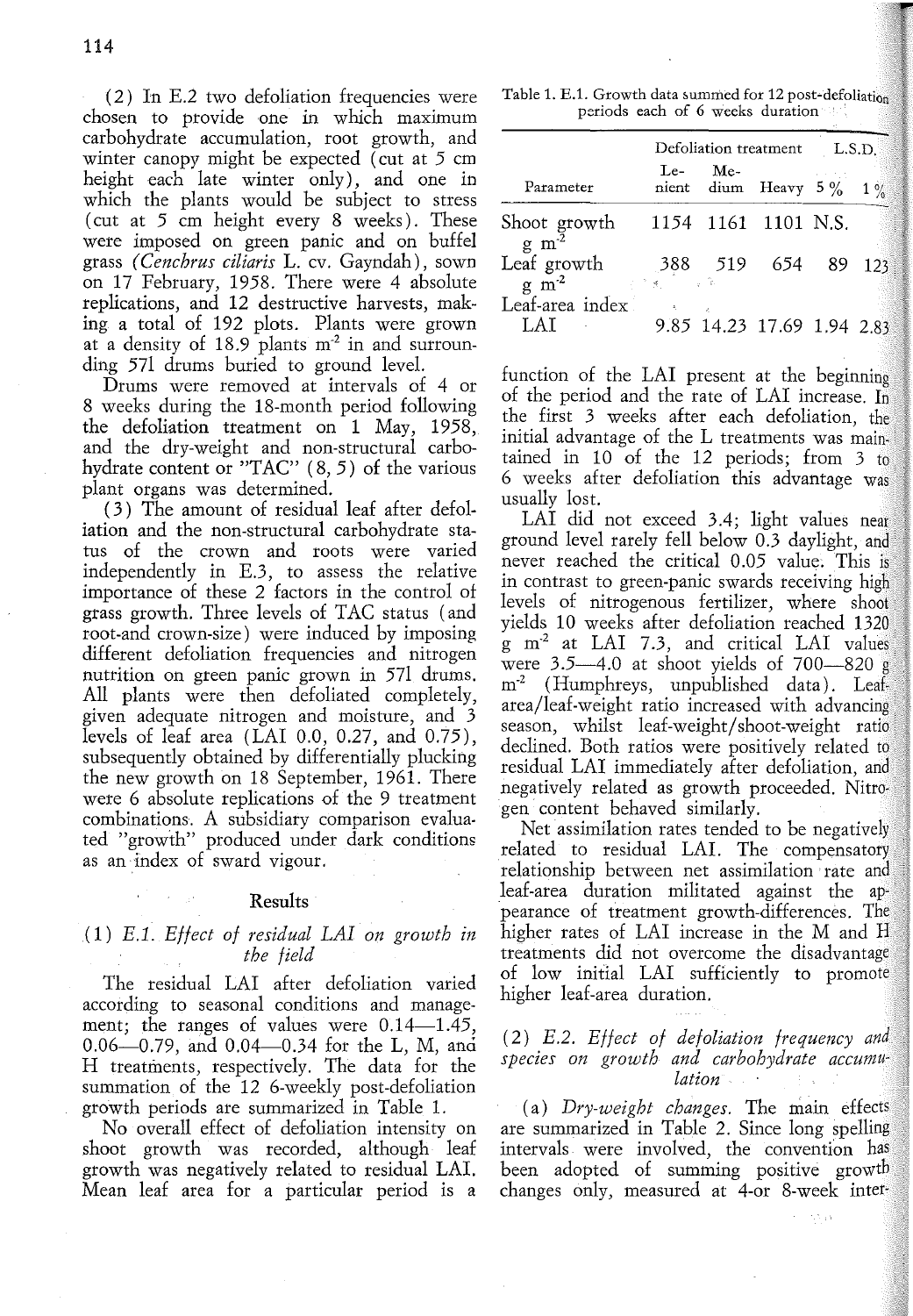Table 2. E.2. Effect of defoliation frequency and species on the cumulative positive changes in dry weight (g plant-1)

|                      | Buffel grass | Green panic | Defoliation treatment |          | L.S.D.         |                |
|----------------------|--------------|-------------|-----------------------|----------|----------------|----------------|
| Plant fraction       |              | grass       | Infrequent            | Frequent | $5\frac{0}{0}$ | $1\frac{0}{0}$ |
| Roots                | 53.60**      | 24.66       | $47.16**$             | 31.09    | 9.93           | 14.26          |
| Stem below 5<br>cm   | 22.65        | 21.83       | 22.58                 | 21.89    | N.S.           |                |
| Stem above 5<br>cm   | 19.31        | 26.40       | $29.63**$             | 16.09    | 4.18           | 6.00           |
| Green leaf           | 18.76        | 18.96       | $14.44**$             | 23.27    | 1.76           | 2.53           |
| Brown leaf           | $9.50**$     | 5.71        | 11.89**               | 3.33     | 1.10           | 1.57           |
| Total leaf           | 22.30        | 21.89       | $18.41**$             | 25.78    | 2.00           | 2.87           |
| <b>Inflorescence</b> | 0.88         | 1.43        | $1.66**$              | 0.66     | 0.62           | 0.89           |
| Total shoots         | 60.64        | 63.87       | 64.77                 | 59.74    | N.S.           |                |
| Whole plant          | 105.82**     | 82.35       | $103.17**$            | 85.01    | 12.11          | 17.40          |

vals, recognizing that this index has serious conceptual limitations.

Although very real treatment effects were recorded in the root, upper stem, leaf, and inflorescence fractions, total shoot-growth was insensitive to species or defoliation frequency. However, frequent defoliation reduced fluctuations in growth rates; these were substantially higher during the cooler months and lower during the rapid mid-summer growth period than under the infrequent defoliation regime. Rate of tillering was usually higher under frequent- than under infrequent-defoliation, and greater in buffel grass than in green panic, but significant short-term treatment. differences in growth were occasioned more by shoot size than shoot number.

(b) *Carbohydrate changes.* Percentage TAC of roots reached its highest value in May and fell steadily until February. The range of values was 2.5 to 8.0, and these were significantly higher in buffel than in green panic. There

Table 3. E.3. Effect of previous carbohydrate status and leaf area on whole-plant growth (g drum<sup>-1</sup> day<sup>-1</sup>)

| Initial LAI                                   | Initial carbohydrate status<br>$(g \, \text{drum}^{-1})$ | Mean                  |                      |                      |
|-----------------------------------------------|----------------------------------------------------------|-----------------------|----------------------|----------------------|
|                                               | $C_1$<br>0.55                                            | G2<br>1.06            | G3<br>1.49<br>×      |                      |
| $\rm L_0$ 0.0<br>$L_1$ 0.27<br>$L_2$ 0.75     | 1.21<br>1.95<br>2.72                                     | 1.02<br>1.77<br>1.87  | 1.65<br>2.15<br>2.89 | 1.30<br>1.96<br>2.49 |
| Mean                                          | 1.96                                                     | 1.55                  | 2.23                 |                      |
| L.S.D.<br>$C^{**}$ , $L^{**}$<br>$C \times L$ | $5\%$<br>0.28<br>0.49                                    | $1\%$<br>0.38<br>0.65 |                      |                      |

was no effect of defoliation regime; however, these values were estimated immediately prior to and 8 weeks subsequent to defoliation. The time trends and treatment effects for stems below *5* cm were similar to those for roots, values ranging from 4.1 to 13.1.

The amount of TAC in the roots and stem bases accumulated in the autumn, winter, and early summer, and was depleted in the spring. At the end of the second winter, the amounts of TAC in roots and stem bases were 5.1 and 3.7, 2.0 and 1.2  $g$  plant<sup>1</sup> for the infrequently and frequently defoliated buffel grass, and the infrequently and frequently defoliated green panic treatments, respectively.

## ( 3) *E.3. Interrelations of residual LAI and carbohydrate status*

(a) *Dry-weight changes.* The growth rates recorded over the 20 days subsequent to differential plucking are shown in Table 3.

Initial LAI was a greater determinant of growth rate than the TAC status of the roots and crowns. Plants at the lowest TAC status which had been close to the point of death but had then been allowed to develop some leaf canopy, grew faster than plants leniently treated in the past but which entered the growth period with little leaf canopy.

The proportion of whole-plant growth distributed to the roots was positively related to residual LAI. Net assimilation rate showed a substantial treatment variation of from 0.10 to  $0.17$  g dm<sup>-2</sup> day<sup>-1</sup>, was negatively related to residual LAI, and higher in  $C_3$  than  $C_1$  or  $C_2$ .

Mean LAI was, however, **a** more potent influence on growth rate than net assimilation rate. Both mean LAI and rate of LAI increase